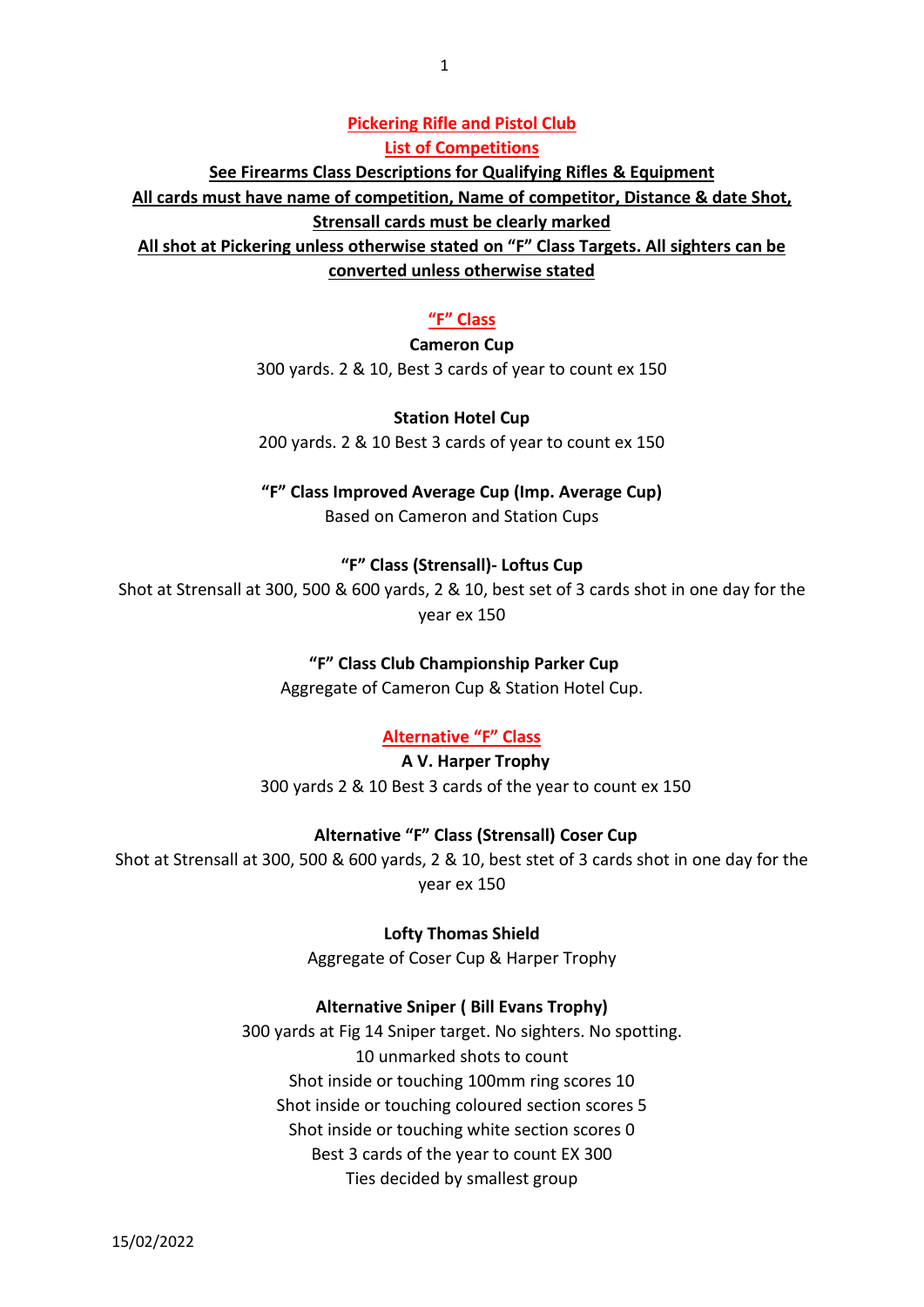2

# **TR**

**Individual Cup** 300 yards 2 & 10 Best 3 cards of the year to count ex 150

# **Match Rifle**

**Holt Cup**

300 yards 2 & 10 Best 3 cards of the year to count ex 150

# **Military Rifle**

# **Military (Prone)**

200 Yards at 300 yard Tin Hat Target 2 & 10 best two cards of the year to count

## **Military (Bench)**

As above but shot from a bench

# **Military Modified (Prone)**

As above but shot with a modified Military Rifle

# **Military Modified (Bench)**

As above but shot with a modified Military Rifle from a bench

# **Military Cup Rapid (Prone)**

200 Yards FIG 12/59 Target, 5 sighters(Not convertible) then up to 15 rounds to be fired in 90 seconds, Start with 5 rounds in the magazine best card of the year to count Inside or touching the inner 230mm ring scores 10 Inside or touching the 290 mm ring scores 9

Anywhere else or touching the target scores 8

# **Military Rapid (Bench)**

As above but shot from a bench

# **Military Sniper Prone (Wood trophy)**

300 Yards at fig 14 sniper target No Sighters, no spotting, 10 unmarked shots to count Best two cards of the year to count Shot inside or touching 100mm ring scores 10 Shot inside or touching coloured section scores 5 Shot inside or touching white section scores 0 Ties decided by smallest group

# **Military Sniper (Bench)**

As above but shot from a bench